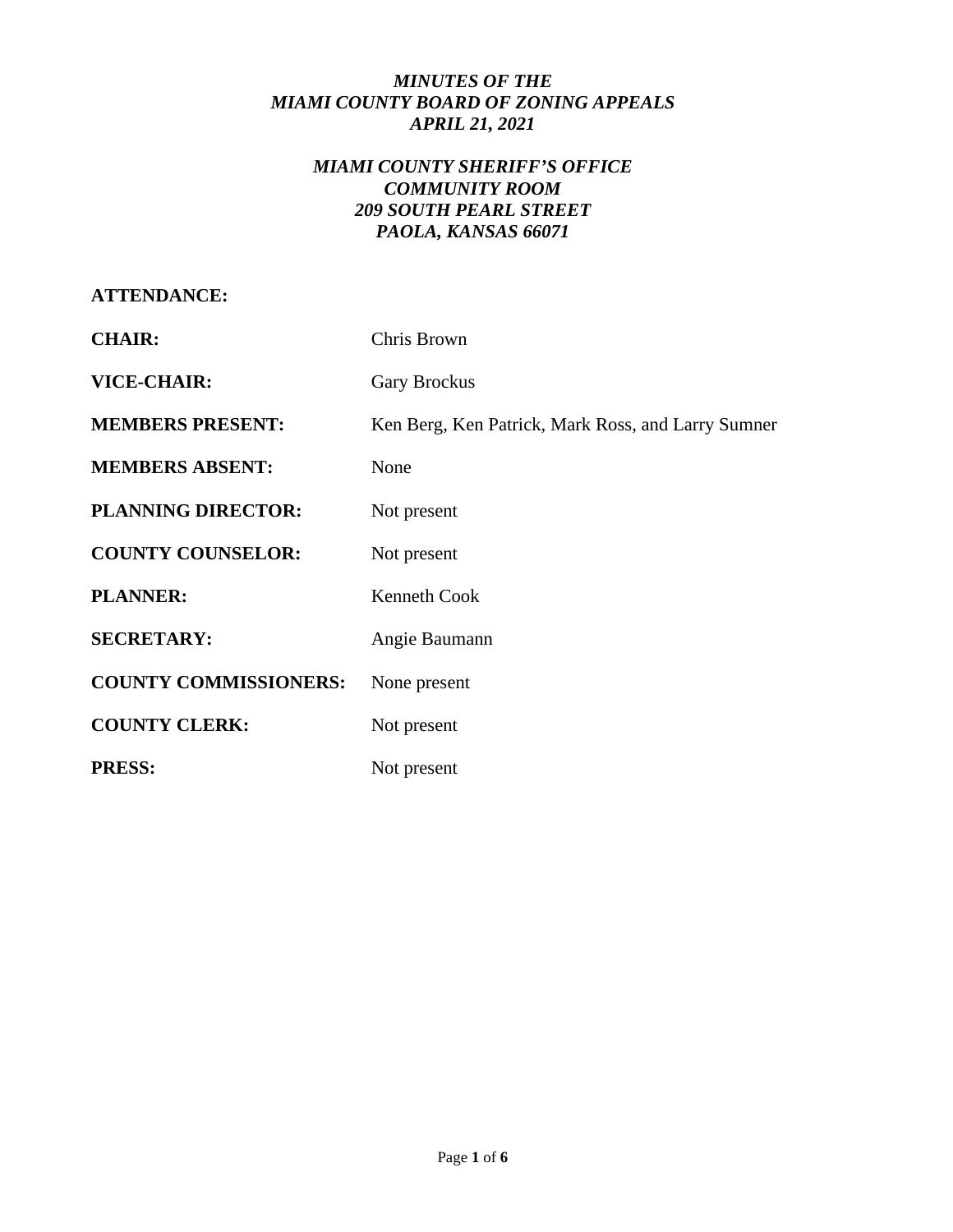# **MINUTES**

# **APRIL 21, 2021**

# **MIAMI COUNTY BOARD OF ZONING APPEALS**

### **1. CALL TO ORDER**

Chairman Brown called the meeting to order at 7:00 p.m.

#### **2. PLEDGE OF ALLEGIANCE**

#### **3. ROLL CALL**

Six members were present for Roll Call, which constituted a quorum.

Cook recommended amending the Agenda to add Larry Sumner's Oath of Office as the first Item under New Business. Brockus moved to amend the Agenda, as proposed. Ross seconded, and the motion passed unanimously, 6-0.

# **4. DISCLOSURE OF ANY EX PARTE COMMUNICATIONS OR POTENTIAL CONFLICTS OF INTEREST**

None disclosed.

#### **5. NEW BUSINESS**

#### **a. Oath of Office**

Angie Baumann, Board Secretary, administered the oath of office for Larry Sumner.

#### **b. Amendment of Adopted 2021-2022 BZA Calendar**

Cook explained that staff proposes amending the adopted 2021-2022 Board of Zoning Appeals calendar to correct errors in the application deadline and public notice deadline for the April 2022 meeting. Ross moved to adopt the calendar, as amended. Patrick seconded, and the motion passed unanimously, 6-0.

#### **c. 21001-VAR (York)**

Cook presented the staff report for consideration of a request for a variance from Section 6-5.02.3 (Front Yard) and 16-1.02 of the Miami County, Kansas Zoning Regulations, requiring a 50-foot minimum setback from ultimate right-of-way. The applicant would like to construct an addition to the existing residence that is located approximately 14.5 feet from the ultimate right-of-way. The proposed addition would also be approximately 40.5 feet from the ultimate right-of-way. The subject property of approximately 10 acres is addressed as 38510 Rockville Rd, zoned Agricultural (AG), and located in the Northeast Quarter of Section 5, Township 19S, Range 25E, Sugar Creek Township, Miami County, Kansas. Submitted by Logan and Katie York, property owners of record.

Cook read aloud the following from Article 23-6.04.1 of the Zoning Regulations: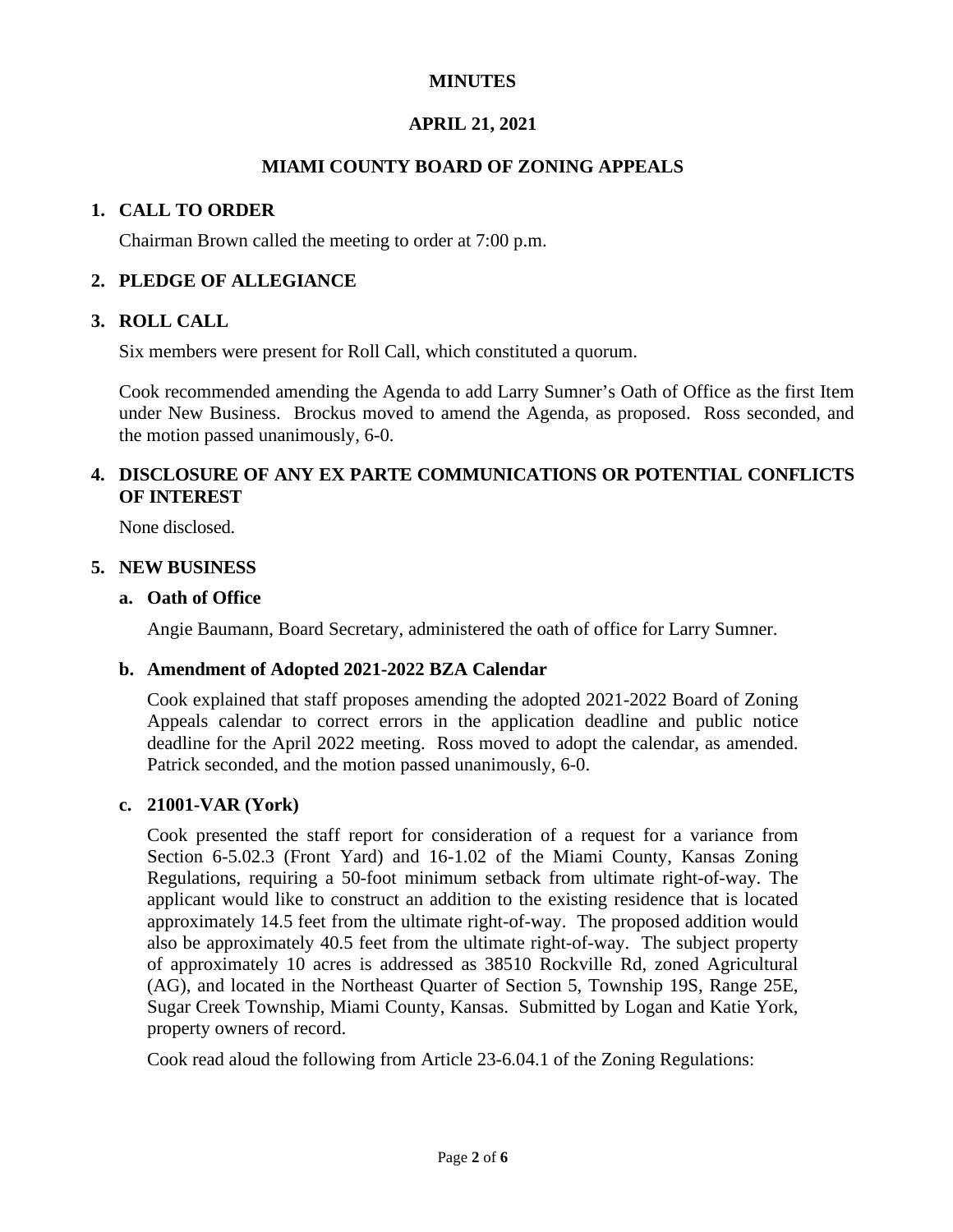"The Board of Zoning Appeals shall not grant a variance unless it shall, in each case, make specific written findings of fact, based upon the particular evidence presented to it, that all of the following standards have been met."

Cook reported that the same variance standards are also found in Kansas Statute 12- 759(e). He then addressed each of the five standards for variances:

# *A. "The variance requested arises from such condition which is unique to the property in question and which is not ordinarily found in the same zoning district, and is not created by an action or actions of the property owner or the applicant."*

Cook stated that the existing house was constructed circa 1920; and, the structure would have then been allowed in this location. He noted that the house sits in such proximity to the road that the proposed addition to the rear of the house would also encroach into the front yard setback. He then addressed the following portions of the Zoning Regulations, which apply to the requested variance:

### **Article 16 - Nonconforming Uses, Section 16-1.02**

". . . A building . . . shall not be added to, enlarged in any manner or moved to another location, where such addition, enlargement or relocation would also be nonconforming."

#### **Article 21 - Permits, Section 21-1.02: Conformance With County Regulations And Plans**

"All building or structure setbacks along roads shall be measured from the ultimate right-of-way identified in the Miami County Comprehensive Transportation Plan."

Cook stated that if the 50' front yard setback was measured from the edge of the current rightof-way the new addition would be outside of the setback. However, the Regulations specify that the front yard setback is instead measured from the ultimate right-of-way. Cook explained that because Rockville Road is a "Local" road the current right-of-way is 20' from the center line of the road, whereas the ultimate right-of-way is 40' from the center line of the road. Therefore, the proposed addition would encroach into the setback*.* He noted, however, that the proposed addition would not encroach into the front yard setback any farther than the existing house already does. He also noted that the proposed addition also would not increase the nonconformity of the existing house.

Cook expressed that the farmhouse's proximity to the road could be considered a unique condition, as many such farmhouses have since been demolished.

# *B. "The granting of the variance will not adversely affect the rights of adjacent property owners or residents."*

Cook commented that he believes there are no concerns in this regard. He added that this will also not affect the County's ability to maintain the road. Conversely, denying the variance does not change the location of the existing house.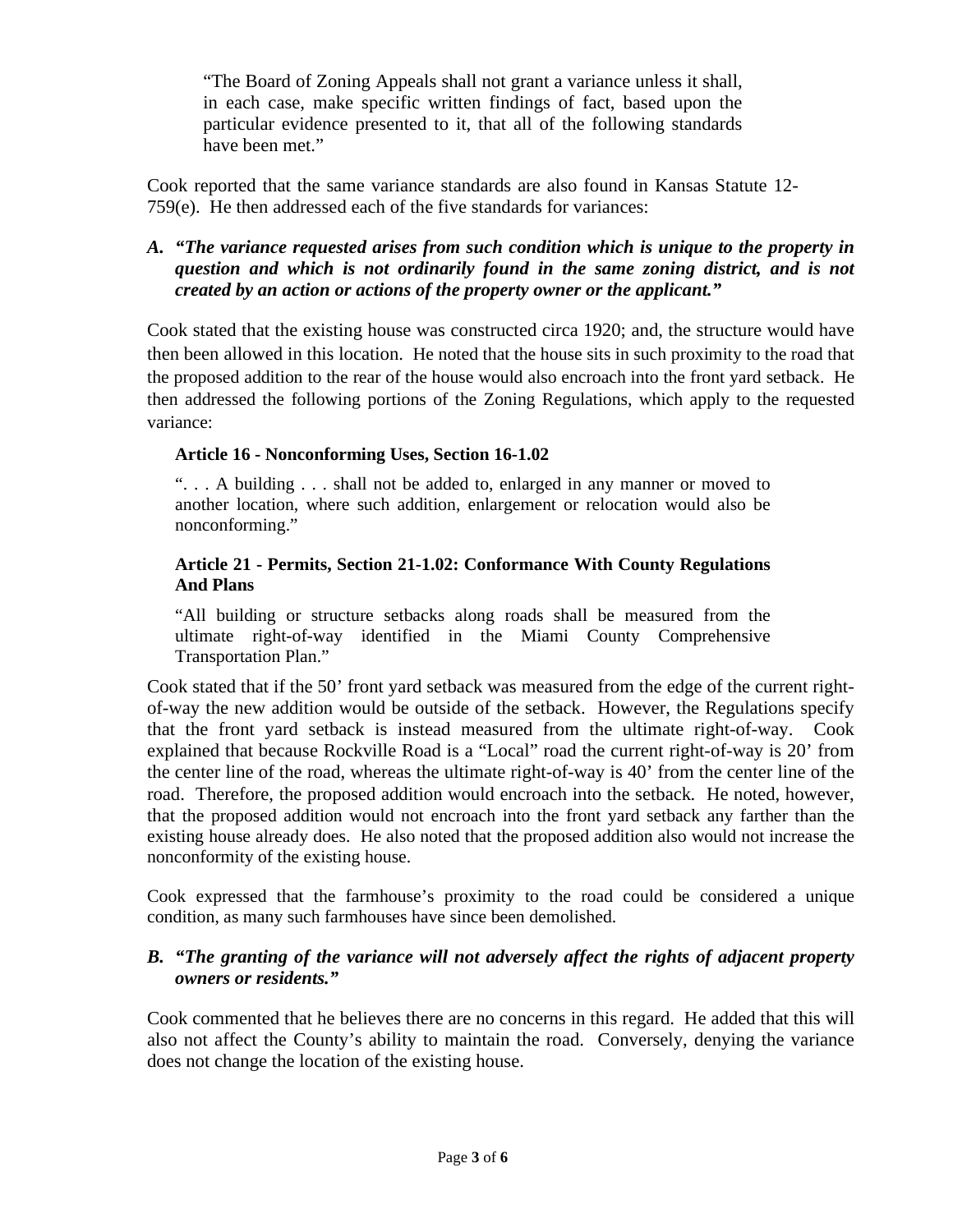# *C. "The strict application of the provisions of these Regulations from which a variance is requested will constitute unnecessary hardship upon the property owner represented in the application."*

Cook believes this would constitute an unnecessary hardship. He reasoned that the entire existing structure would need to be moved farther back for the addition to fully comply with the Regulations.

# *D. "The variance desired will not adversely affect the public health, safety, morals, order, convenience, prosperity, or general welfare."*

Cook noted that this section of Rockville Road likely will not experience any development to such an extent that the variance requested would give cause for concern regarding expansion of this road. He also reported that Road & Bridge Director J.R. McMahon commented that the Department does not oppose this request.

### *E. "Granting the variance desired will not be opposed to the general spirit of the regulations."*

Cook explained that front yard setbacks are intended to provide greater separation distance from reckless drivers and from dusty, gravel roads. He added that front yard setbacks help to maintain consistency in the character of a neighborhood and ensure that structures are not located so closely to a road that they could impede a motorist's line of sight.

He noted that staff believes granting the variance will not be opposed to the intent of the Regulations. He added that the location of the proposed addition creates the least amount of impact to adjacent property owners and to the County, and granting of the variance can be considered the least amount necessary to afford relief.

Cook invited questions from the Board, and noted that the Applicant is also present this evening.

Patrick commented that this variance request is like a previous request. He then stated that when a nonconformity exists it is technically beyond this Board's authority to grant a variance, even if it would not further increase the nonconformity. He further expressed that this Board would like the Board of County Commissioners to grant them such authority if they so desire.

Patrick noted that the downside of the proposed addition is that in the event of a condemnation due to road expansion, the County would have to pay more for the house. He recommended that the County waive the extra value that would otherwise be given to the house because of this addition.

Cook added that because the existing house is nonconforming, if it is ever destroyed by fire, tornado, etc. beyond 50% of fair market value the Regulations would require that the house be brought into full compliance. Therefore, the owners would be required to relocate the house outside of the setback if they wanted to rebuild after such an occurrence.

Brockus asked whether a variance could be uncovered in a title search.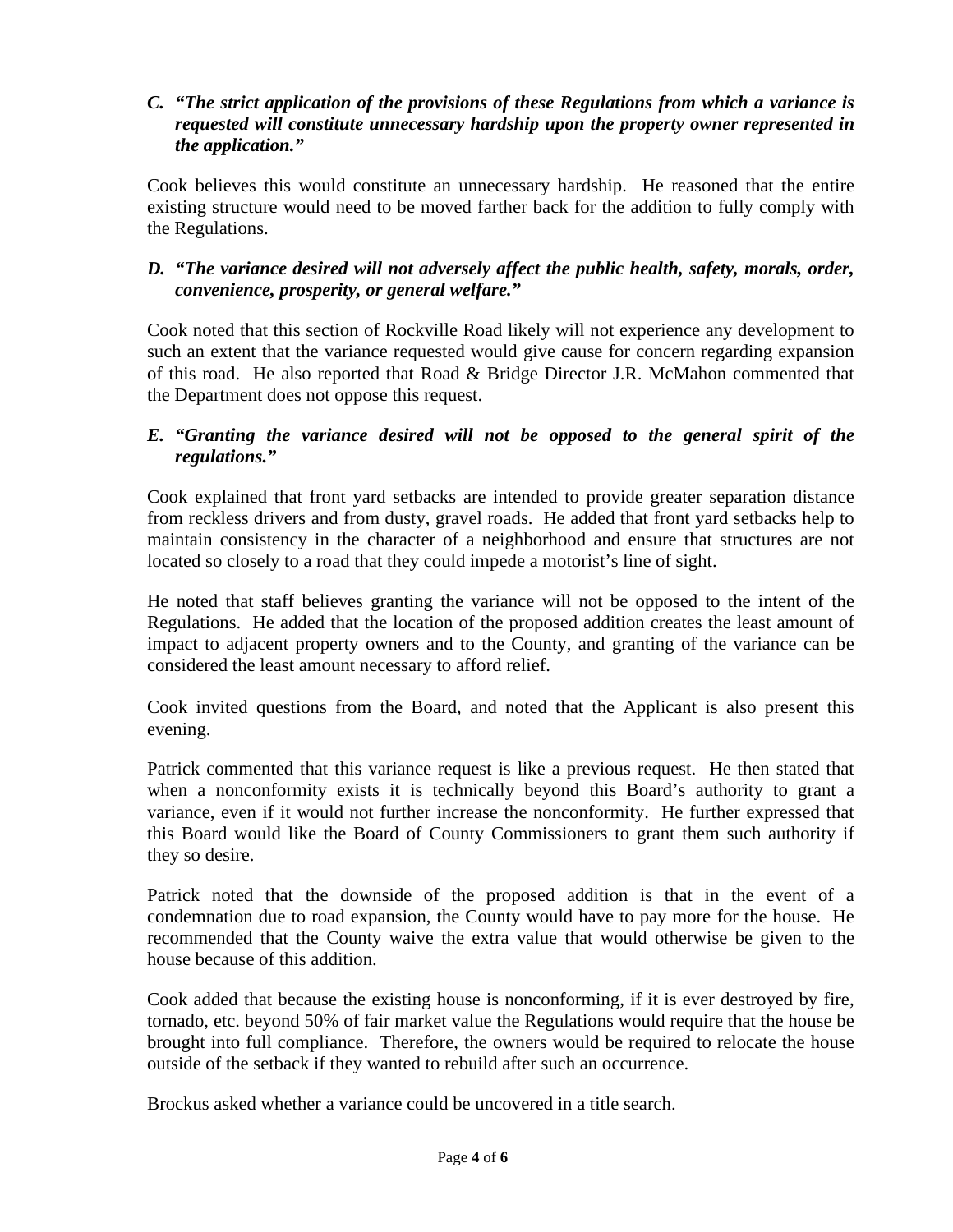Cook answered that variances are not recorded in the land records, but that record of such is retained in the Planning Department's records and supplied with the building permit. He also noted that because the existing house is located within the setback, any prospective purchaser or new owner of the property should do their due diligence.

Cook noted that staff recommends approval of the requested variance based on the Findings and subject to the Conditions in the staff report.

The Applicant, Katie York, explained that their family is a farm family with four children, three of whom are teenagers, who are sharing one bedroom. She commented that the amount of boots, coats, and mud coming into their house is astounding. She expressed that she is especially excited about the possibility of a mudroom.

Ross recalled a previously approved variance, in which the Applicants desired to add onto the side of their existing residence, but part of the existing residence was within the front yard setback.

Cook responded that Ross is referencing the Yerby variance.

Patrick commented that it seems this Board should have the authority to grant a variance when there will be no additional encroachment than what exists currently. He further commented that the Board of County Commissioners has not given such authority to this Board.

Ross moved to approve variance request 21001-VAR: York, based on the five Findings and subject to the Conditions listed in the staff report. Berg seconded, and the motion carried with five (5) in favor and one (1) opposed (Patrick).

#### **Findings**

- 1. The variance arises from a condition that is a) unique to the property in question, in that the existing house was built in close proximity to the right-of-way and built prior to the adoption of the Zoning Regulations; b) not ordinarily found in the Agricultural District; and c) was not created by the actions of the property owners.
- 2. Granting the variance will not adversely affect the rights of adjacent property owners.
- 3. Denial of the variance request could be considered as imposing an unnecessary hardship upon the property owners, as the existing house is located entirely within the Front Yard Setback; therefore, there is no alternative location for the addition that would comply with the Front Yard Setback requirement.
- 4. Granting the variance will not adversely affect the public's health, safety, morals, order, convenience, prosperity, or general welfare.
- 5. Granting the variance will not be opposed to the general spirit and intent of the Zoning Regulations, as the location of the proposed addition does not create an impact to adjacent property owners or to the County, and can be considered the least amount necessary to afford relief